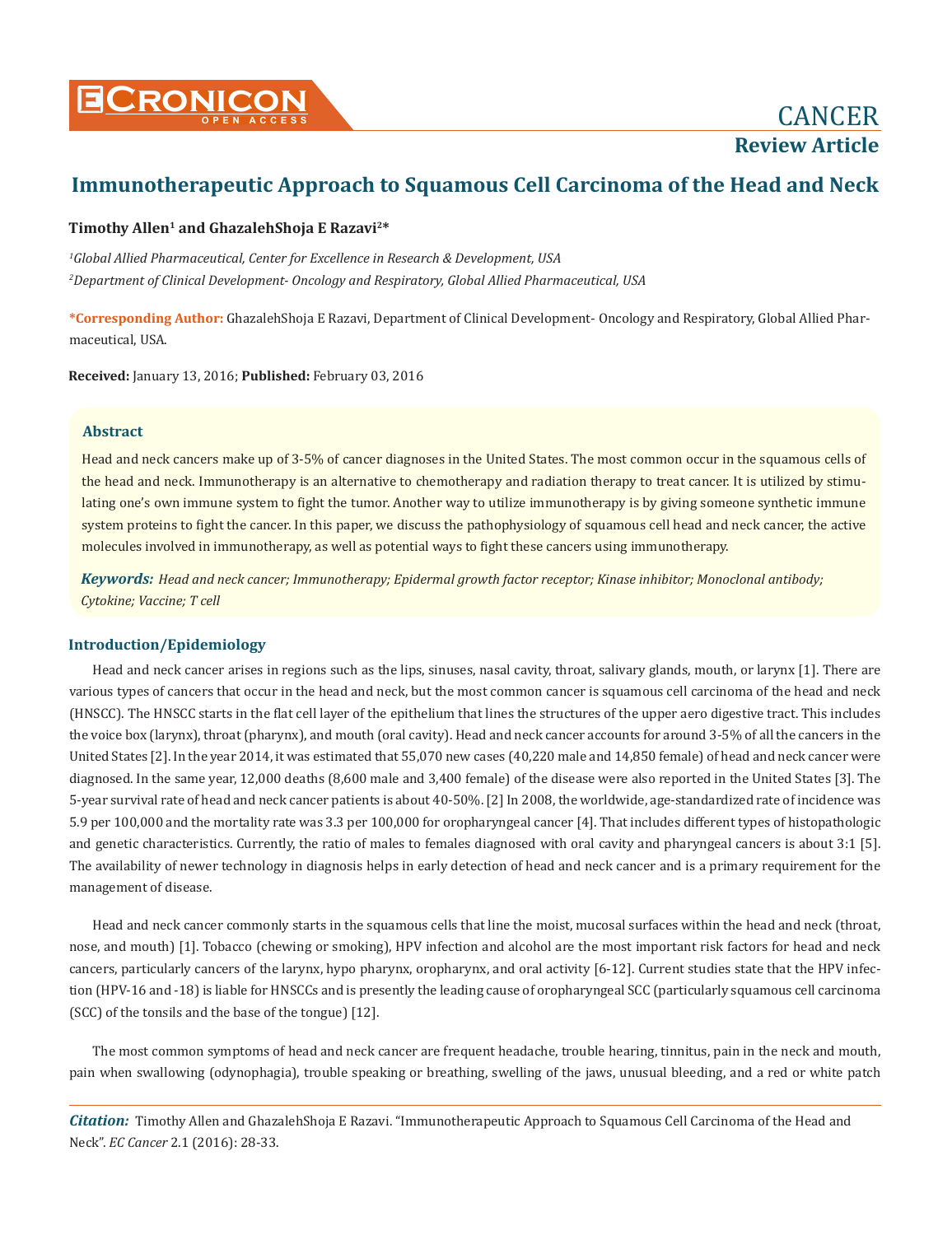on tongue, gums, or lining of the mouth [1]. Other sign and symptoms, such as cough, pain in the ear or behind the sternum, weight loss, change in the voice, lump in the back of the mouth, neck, or throat, and a persistent sore throat may be due to oropharyngeal cancer [1].

#### **Pathophysiology and Molecular Basis of Head and Neck Cancer**

HNSCC arises from a common premalignant progenitor followed by the outgrowth of clonal populations. This is associated with cumulative genetic alterations and phenotypic progression to the invasive malignancy [13-15]. These genetic modifications inactivate tumor suppressor genes and activate Proto-oncogenes through gene amplification, point mutations, deletions, and promoter methylation (Table 1). The various microsatellite marker analyses have permitted the description of a genetic progression model for HNSCC. This is based on the regularity of these genetic alterations in the different invasive tumors and preinvasive lesions (Figure1) [14-15]. The most common genetic alteration, the loss of chromosomal region 9p21, is found in 70-80% cases of HNSCC [14, 16-17]. The CDKN2A gene locus, found in chromosome 9p21, encodes two different types of transcripts. They are p14ARF and p16. These are liable for regulating the G1 phase of the cell cycle and also for the degradation of MDM2 of p53. The p16 is frequently inactivated by the homozygous deletion, promoter methylation, or, less commonly, through point mutations [18].



*Figure 1: HNSCC carcinogenesis hypothetical model [14-15].*

| <b>Loss of Heterozygosity (LOH)</b>                                                     | <b>Percentage</b> |
|-----------------------------------------------------------------------------------------|-------------------|
| LOH9p                                                                                   | 70-80%            |
| $LOH_3p$                                                                                | 60-70%            |
| LOH17p                                                                                  | 50-70%            |
| LOH11q                                                                                  | 30%               |
| $LOH$ 13 $q$                                                                            | 30%               |
| Inactivation of p16ink4A (homozygous deletion, promoter<br>methylation, point mutation) | 80%               |
| Inactivation of FHIT and RASSF1A p53 mutation                                           | 50-80%            |
| Cyclin D1 amplification                                                                 | 30%               |

*Table 1: Common molecular abnormalities in HNSCC [19].*

## **Immunotherapy of Squamous cell carcinoma of the head and neck**

## **A. Monoclonal Antibody (MABs):**

**1. Cetuximab:** [20] it is a FDA approved drug to treat locally advanced HNSCC in combination with radiation therapy. Other indications are metastatic HNSCC either in combination with platinum based therapy with 5-FU, or as a single agent in recurrent or metastatic

*Citation:* Timothy Allen and GhazalehShoja E Razavi. "Immunotherapeutic Approach to Squamous Cell Carcinoma of the Head and Neck". *EC Cancer* 2.1 (2016): 28-33.

29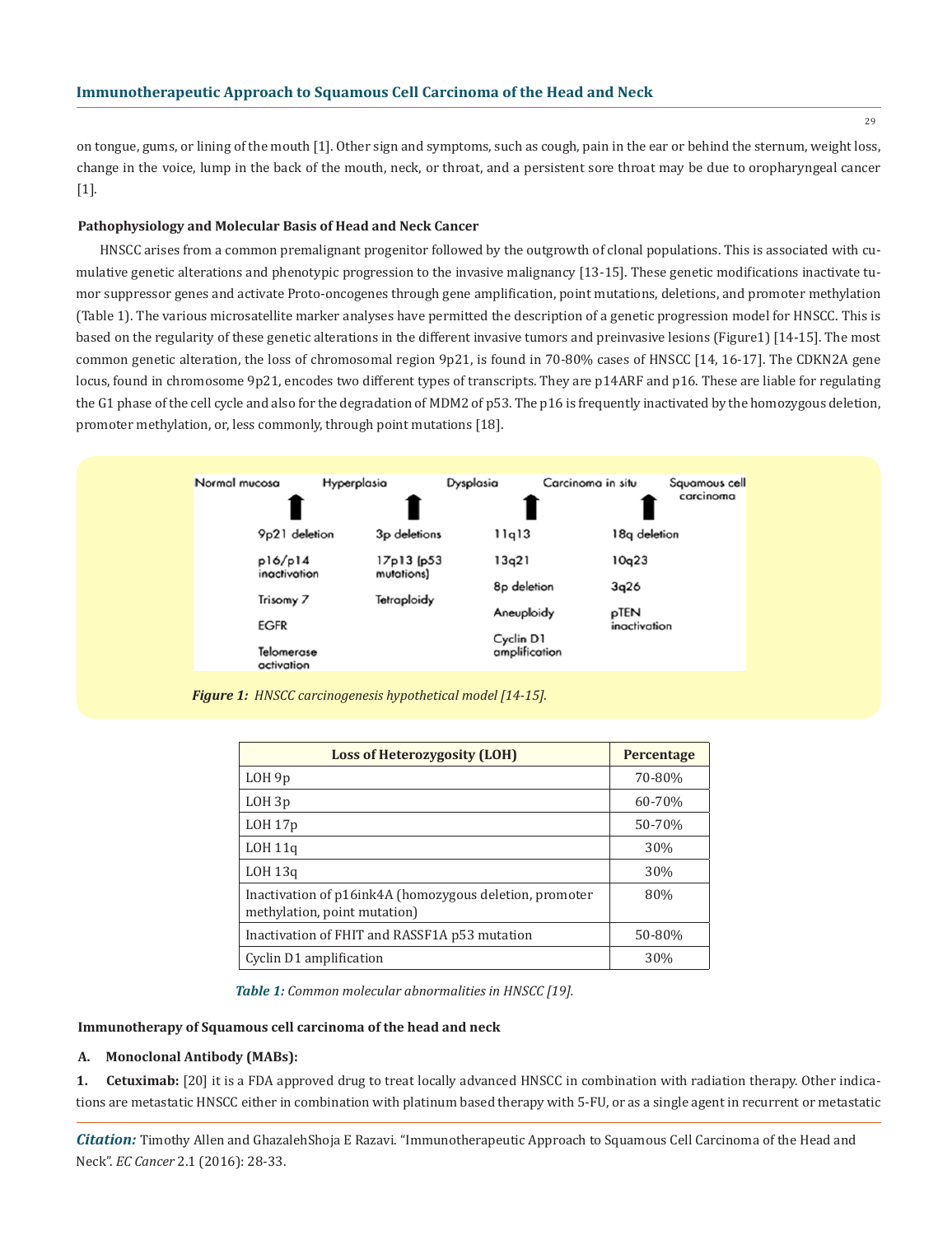# **Immunotherapeutic Approach to Squamous Cell Carcinoma of the Head and Neck**

HNSCC. The most common adverse events of Cetuximab are infection, diarrhea, headache, nail changes, pruritus, and rash. Cetuximab should be permanently discontinued for serious reactions such as hypotension, loss of consciousness, cardiac arrest, and myocardial infarction. Cetuximab should not be administered to the patients with congestive heart failure (CHF), interstitial lung disease (ILD), coronary artery disease, or arrhythmias. Patients with hypokalemia, hypocalcaemia, and hypomagnesaemia should be closely monitored.

**2. Trastuzumab:** [21] this is a recombinant, humanized, monoclonal antibody directed against the human epidermal growth factor receptor 2 (HER2) that is currently in a phase I/II clinical trial. After binding to HER2 on the tumor cell surface, trastuzumab induces an antibody-dependent, cell-mediated cytotoxicity against tumor cells that over express HER2, which is over expressed by many adenocarcinomas. It is particularly over expressed in breast adenocarcinomas.

## **B. Kinase Inhibitor**

There are no tyrosine kinase inhibitors that have been approved by the FDA for head and neck cancer. However, the drug that is under clinical trials in phases I-III is shown in Table 2 below.

**Erlotinib:** This is a quinazoline derivative with antineoplastic properties. Competing with adenosine triphosphate, erlotinib reversibly binds to the intracellular catalytic domain of epidermal growth factor receptor (EGFR) tyrosine kinase, thereby reversibly inhibiting EGFR phosphorylation and blocking the signal transduction events and tumorigenic effects associated with EGFR activation.

| <b>Drug</b> | <b>Clinical trial identifier</b><br>number | <b>Phase</b> | <b>Study design</b>                              | <b>Target</b> |
|-------------|--------------------------------------------|--------------|--------------------------------------------------|---------------|
| Erlotinib   | NCT00954226                                | Phase I      | Randomized, Open label,<br>Safety/Efficacy Study | <b>EGFR</b>   |

*Table 2: Tyrosine kinase inhibitor [22].*

## **C. Cytokine therapy**

There is no cytokine therapy approved by the FDA for head and neck cancer. However, many cytokines are under clinical trials in phases I- III as in Table 3 below.

**1. Leukocyte Interleukin:** This is a mixed preparation of interleukin-1/2/6 (IL-1, IL-2, and IL-6), interferon- γ, TNF- α, and different cytokines. The cytokines are chemically identical or similar to the signaling molecules secreted through the various leukocyte cells.

**2. IRX-2:** It is a cell free mixture that has immunostimulatory activity. The cytokines in IRX-2 are: IL-1, IL-2, IL-6, IL-8, IL-10, IL-12, CSFs, interferon-γ, and TNF-α. All of which play a key role in regulating cellular immunity against various tumor cells.

**3. Interleukin-2 Gene:** This gene contains the DNA sequence that encodes the protein cytokine interleukin-2 (IL-2). When introduced into tumor cells as the complementary DNA (cDNA) form by a genetically engineered adenovirus vector, the transfected IL-2 cDNA expresses IL-2, which activates antitumoral natural killer cells and elicits an antitumoral, cytotoxic T-cell response, resulting in an inhibition of tumor progression.

| Drug                                            | <b>Clinical trial</b><br>identifier number | <b>Phase</b> | <b>Study design</b>                              | <b>Target</b> |
|-------------------------------------------------|--------------------------------------------|--------------|--------------------------------------------------|---------------|
| Leukocyte Interleukin<br>$(LI) + CIZ, LI + SOC$ | NCT01265849                                | Phase III    | Randomized, Open Label,<br>Safety/Efficacy Study | Cancer cells  |
| $IRX-2$                                         | NCT00210470                                | Phase II     | Safety/Efficacy Study,<br>Open Label             | Cancer cells  |
| Interleukin-2 Gene                              | NCT00006033                                | Phase II     | Open label, Multicenter                          | Cancer cells  |

*Table 3: Cytokine therapies [23-26].*

*Citation:* Timothy Allen and GhazalehShoja E Razavi. "Immunotherapeutic Approach to Squamous Cell Carcinoma of the Head and Neck". *EC Cancer* 2.1 (2016): 28-33.

30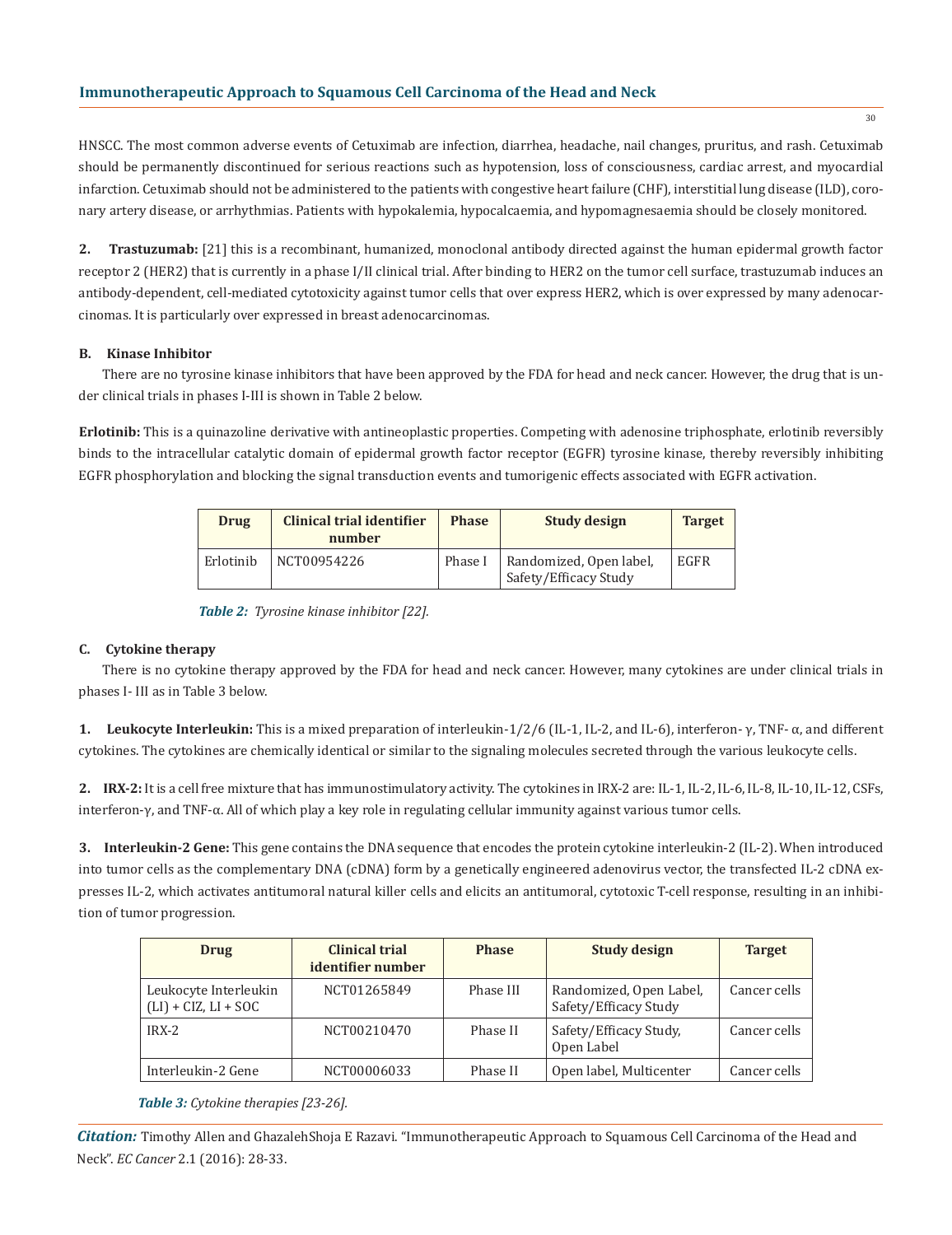## **D. Vaccine Immunotherapy**

There are no vaccines currently approved by the FDA for head and neck cancer. However, many vaccines are under clinical trials in phase's I-III as in Table 4 below.

**1. AlloVax:** This is a personalized, anti-cancer vaccine combining chaperone rich cell lysate (CRCL) as a source of tumor antigen prepared from the patient's tumor and AlloStimTM as an adjuvant. The combination of CRCL and AlloStimTM is designed to provide all of the key components necessary to develop a tumor-specific immunity. This creates the inflammatory environment necessary to overcome the HNC immunosuppressive environment while breaking tumor immune tolerance and provision of specific HNC antigens for generation of a specific adaptive anti-tumor response.

**2. INO-3112:** This is an active immunotherapy that targets HPV 16 and 18 and simultaneously expresses IL-12. It is designed to activate *in vivo* immune responses to antigens from high-risk HPV types and eliminate precancerous and cancerous cells displaying these antigens.

**3. ADXS11-001:** It is a cancer vaccine containing a live-attenuated strain of the bacterium, Listeria monocytogenes (Lm) encoding human papillomavirus (HPV) type 16 E7 fused to a non-hemolytic listeriolysin O protein with potential immunostimulatory and antineoplastic activities. Upon vaccination, Lm expresses the HPV 16 E7 antigen and activates the immune system to mount a cytotoxic T-lymphocyte (CTL) response against cancer cells expressing HPV 16 E7. This may result in tumor cell lysis. In addition, the Lm vector itself may induce a potent immune response. HPV 16 E7, a cell surface glycoprotein and tumor-associated antigen, is over expressed in the majority of cervical cancer cells.

| <b>Drug</b> | Clinical trial<br>identifier number | <b>Phase</b> | <b>Study design</b>                                  | <b>Target</b> |
|-------------|-------------------------------------|--------------|------------------------------------------------------|---------------|
| AlloVax     | NCT01998542                         | Phase I, II  | Double blind, Safety/Efficacy<br>Study               | Cancer cells  |
| INO-3112    | NCT02163057                         | Phase I, II  | Non-Randomized, Open label,<br>Safety/Efficacy Study | Cancer cells  |
| ADXS11-001  | NCT02002182                         | Phase II     | Non-Randomized, Open label,<br>Safety/Efficacy Study | Cancer cells  |

*Table 4: Vaccine immunotherapies [27-29].*

# **E. Adoptive T Cell Immunotherapy**

There are no biologicals currently approved by the FDA for head and neck cancer. The only clinical trial that is in phase I-III is in Table 5 below.

**Intra-tumoral T4 immunotherapy:** This is an autologous cell therapy in which peripheral blood T-cells are genetically engineered through a retroviral vector to co-express two chimeric receptors, such as T1E28z and 4αβ.

| <b>Drug</b>                       | <b>Clinical trial</b><br>identifier number | <b>Phase</b> | <b>Study design</b>         | <b>Target</b> |
|-----------------------------------|--------------------------------------------|--------------|-----------------------------|---------------|
| Intra-tumoral T4<br>immunotherapy | NCT01818323                                | Phase I      | Safety Study,<br>Open Label | Cancer cells  |

| Table 5: Adoptive T-cell immunotherapy [30]. |  |  |  |
|----------------------------------------------|--|--|--|
|----------------------------------------------|--|--|--|

31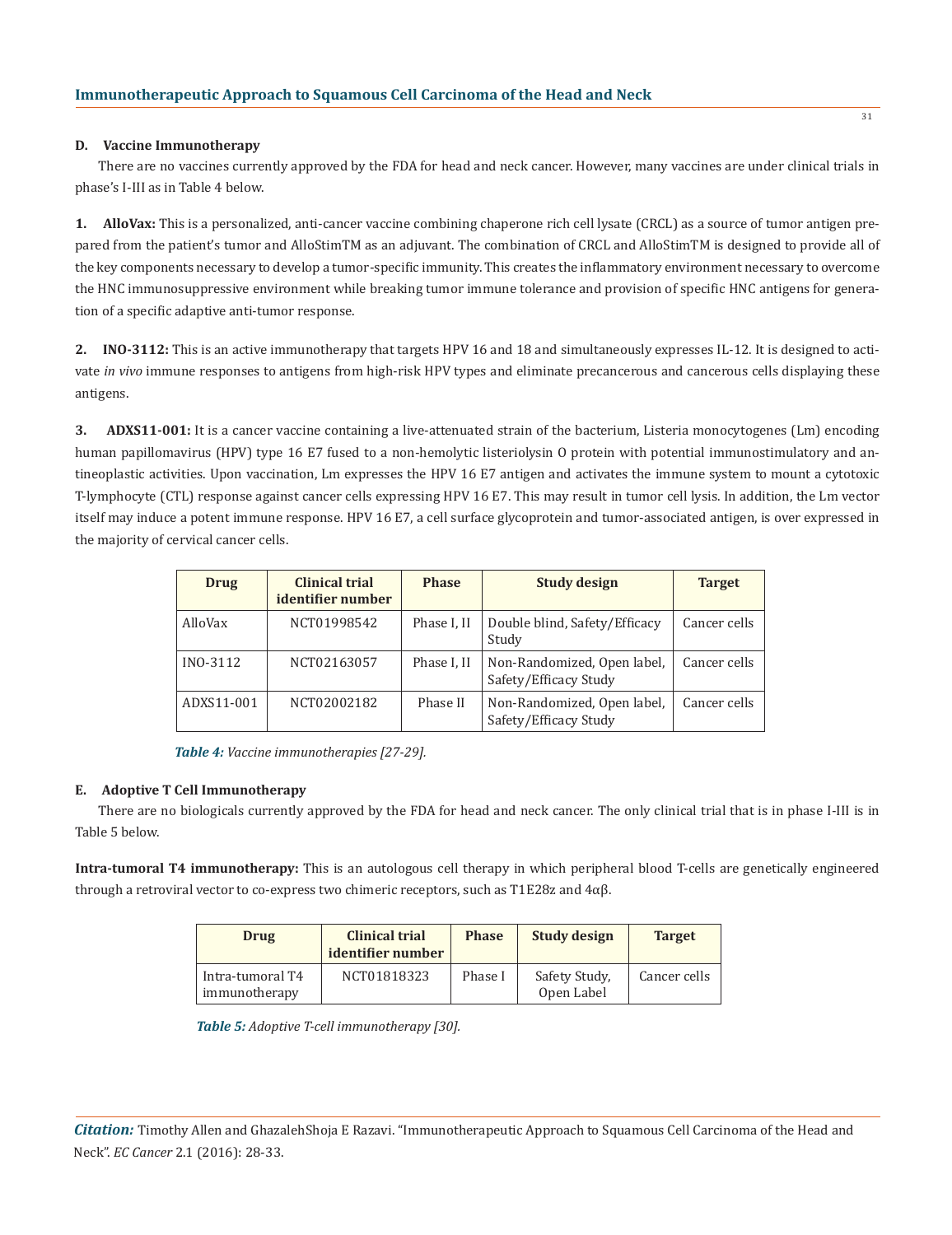## **Conclusion**

The recent activities have increased our understanding of the tumor microenvironment, various immunotherapeutic modalities and combination therapies (like chemotherapy with immunotherapy). Additionally, the effects of such modalities in combination with chemotherapy in cancer patients are still in the exploratory phase. The complete perspective of immunotherapy treatment has not been realized and/or utilized. Proper pre-clinical and clinical designs are the important pillars in understanding the future of immunotherapy in treating cancer patients.

# **Bibliography**

- 1. Head and Neck cancer. National Cancer Institute.
- 2. Head and Neck cancer. Cancer Research Institute. Available.
- 3. Cancer facts and figures (2014).
- 4. Ferlay J., *et al*. "GLOBOCAN 2008: Cancer Incidence and Mortality Worldwide in 2008". Cancer Base No. 10.
- 5. Head and Neck Tumors. Cancer Network
- 6. Gandini S., *et al.* "Tobacco smoking and cancer: a meta-analysis". International Journal of Cancer 122.1 (2008): 155-164.
- 7. Hashibe M., *et al.* "Evidence for an important role of alcohol- and aldehyde-metabolizing genes in cancers of the upper aerodiges tive tract". *Cancer Epidemiology, Biomarkers and Prevention* 15.4 (2006): 696-703.
- 8. Hashibe M., *et al*. "Alcohol drinking in never users of tobacco, cigarette smoking in never drinkers, and the risk of head and neck cancer: pooled analysis in the International Head and Neck Cancer Epidemiology Consortium". *Journal of the National Cancer Institute* 99.10 (2007): 777-789.
- 9. Boffetta P., *et al*. "Smokeless tobacco and cancer". *The Lancet Oncology* (2008): 9.7 667-675.
- 10. Benhamou CA., *et al*. "Tobacco and cancer of the larynx: a prospective survey of 58 patients". *Rev revue de laryngologie otologie rhinologie* 113.4 (1992): 285-288.
- 11. Znaor A., *et al*. "Independent and combined effects of tobacco smoking, chewing and alcohol drinking on the risk of oral, pharyn geal and esophageal cancers in Indian men". *International Journal of Cancer* 105.5 (2003): 681-686.
- 12. Marur S., *et al*. "HPV-associated head and neck cancer: a virus-related cancer epidemic". *The Lancet Oncology* 11.8 (2010): 781-789.
- 13. Nawroz H., *et al*. "Allelotype of head and necksquamous cell carcinoma". *Cancer Research* 54.5 (1994): 1152-1155.
- 14. Califano J., *et al*. "Genetic progression model for headand neck cancer: implications for field cancerization". *Cancer Research* 56.11 (1996): 2488–2492.
- 15. Califano J., *et al*. "Genetic progression and clonal relationship of recurrent premalignant head and neck lesions". *Clinical Cancer Research* 6.2 (2000): 347-352.
- 16. Van der Riet P., *et al*. "Frequent loss of chromosome 9p21–22 early in head and neck cancer progression". *Cancer Research* 54.5 (1994): 1156-1158.
- 17. Mao L., *et al*. "Frequent abnormalities of FHIT, a candidatetumor suppressor gene, in head and neck cancer cell lines". *Cancer Research* 56 (1996): 5128-5131.
- 18. Reed AL., *et al*. "High frequency of p16 (CDKN2/MTS-1/INK4A) inactivation in head and neck squamous cell carcinoma". *Cancer Research* 56.16 (1996): 3630-3633.
- 19. Perez-Ordoñez B., *et al*. "Molecular biology of squamous cell carcinoma of the head and neck". *Journal of Clinical Pathology* 59.5 (2006): 445453.
- 20. FDA approved label ERBITUZ (cetuximab)Manufacturedby: ImClone LLC last updated on 2012
- 21. Feasibility Study of Chemoradiation, TRAstuzumab and Pertuzumab in Resectable HER2+ Esophageal Carcinoma (TRAP). In: ClinicalTrials.gov [Internet]. Bethesda (MD): National Library of Medicine (US). 2014DEC26.
- 22. MD Anderson Cancer Center; M.D. Anderson Cancer Center. Erlotinib Prior to Surgery in Patients with Head and Neck Cancer. In: ClinicalTrials.gov [Internet]. Bethesda (MD): National Library of Medicine (US). 2014DEC26.

*Citation:* Timothy Allen and GhazalehShoja E Razavi. "Immunotherapeutic Approach to Squamous Cell Carcinoma of the Head and Neck". *EC Cancer* 2.1 (2016): 28-33.